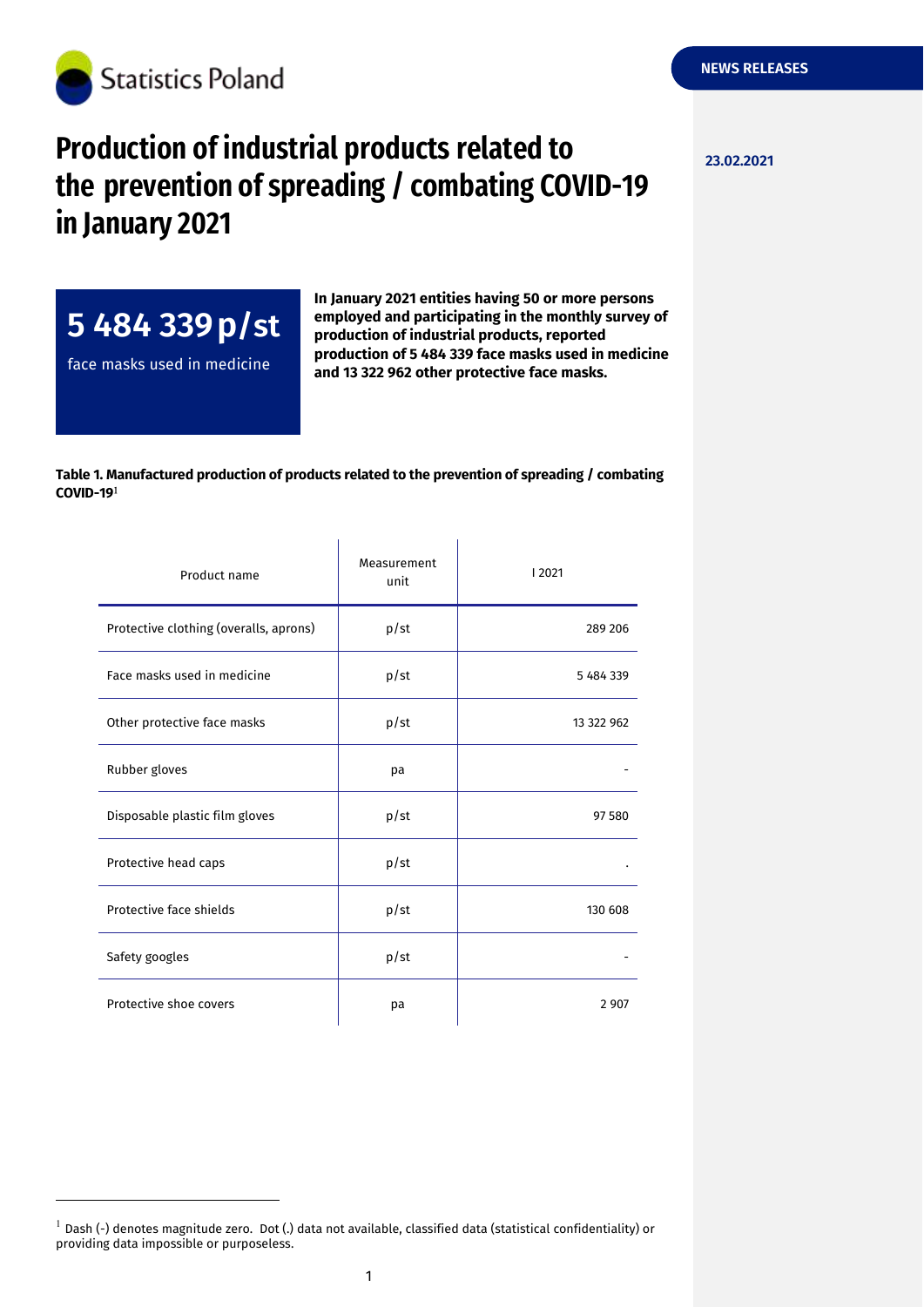## **Table 1. Manufactured production of products related to the prevention of spreading / combating COVID-19 continued**

| Product name                                                                                                                                                               | Measurement<br>unit | 2021    |
|----------------------------------------------------------------------------------------------------------------------------------------------------------------------------|---------------------|---------|
| Breathing appliances and gas masks<br>(except for therapeutic respiration<br>apparatus and protective masks having<br>neither mechanical parts nor<br>replaceable filters) | p/st                |         |
| of which gas masks                                                                                                                                                         | p/st                |         |
| Mechanical ventilation apparatus,<br>capable of providing invasive<br>ventilation                                                                                          | p/st                |         |
| Mechanical ventilation apparatus, non-<br>invasive                                                                                                                         | p/st                |         |
| Parts of therapeutic respiration<br>apparatus                                                                                                                              | kg                  | 1547    |
| Disinfectant liquids and gels                                                                                                                                              | kg                  | 772 902 |
| Disinfectant wipes                                                                                                                                                         | kg                  | 5 4 6 2 |
| Solid disinfectants (powders, granules,<br>tablets, etc.) for preparing solutions                                                                                          | kg                  | 1000    |
| Soap with disinfectant properties                                                                                                                                          | kg                  | 15 001  |
| Denatured alcohol                                                                                                                                                          | hl 100%             |         |
| Swab test kits                                                                                                                                                             | p/st                | 51 550  |
| Acrylic sneeze guards /workplace<br>shields                                                                                                                                | p/st                |         |
| Face shield holders                                                                                                                                                        | p/st                |         |

The survey was conducted among economic entities participating in the mandatory monthly survey on the production of industrial products having 50 or more persons employed. The observation covered 22 products.

In the case of quoting data from the Statistics Poland, please provide information: "Statistics Poland data source", and in the case of publishing calculations made on data published by the Statistics Poland, please provide information: "Own study based on Statistics Poland data".

-

 $^1$  Dash (-) denotes magnitude zero. Dot (.) data not available, classified data (statistical confidentiality) or providing data impossible or purposeless.